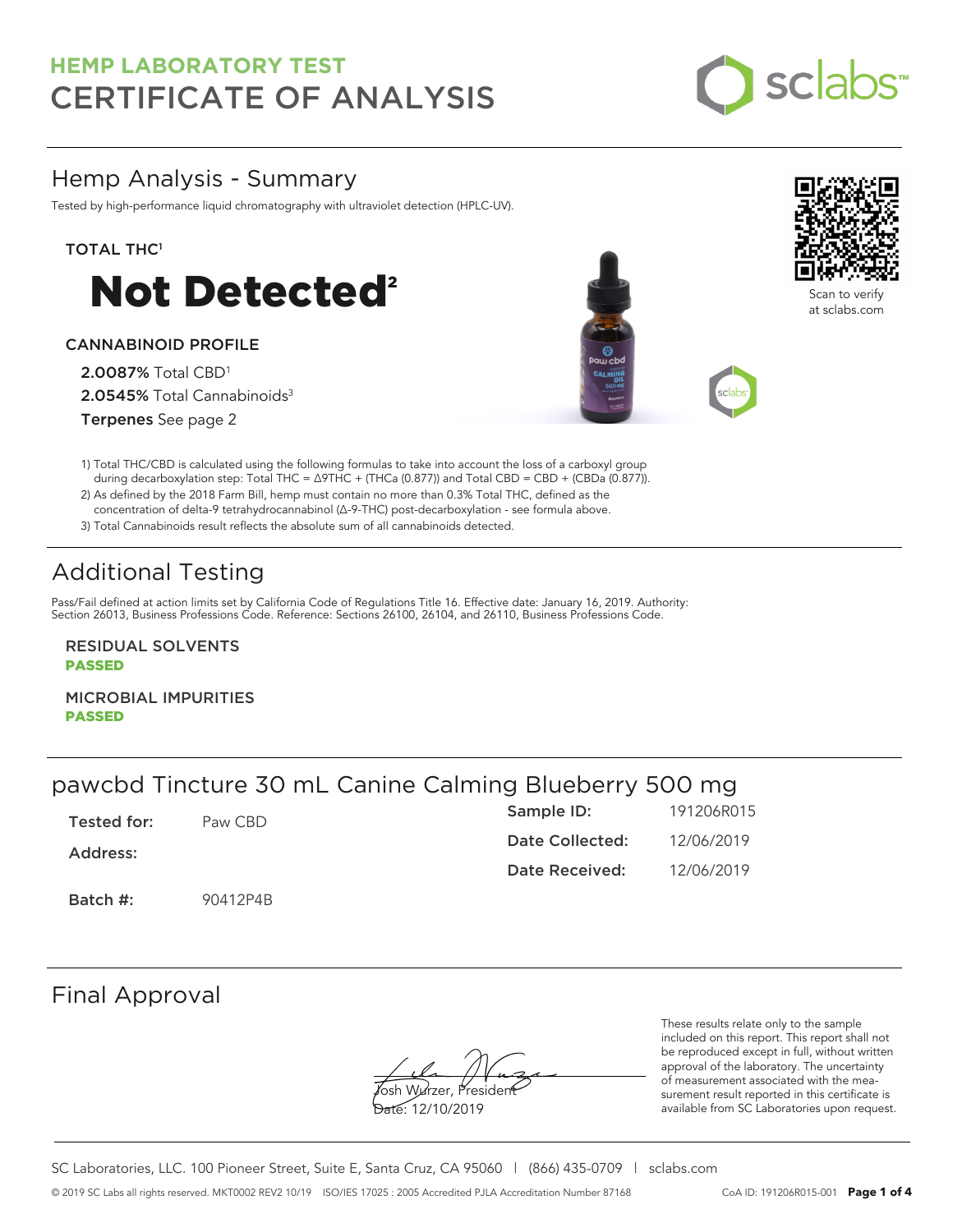

| Sample Name:        | pawcbd Tincture 30 mL Canine Calming |
|---------------------|--------------------------------------|
|                     | Blueberry 500 mg                     |
| LIMS Sample ID:     | 191206R015                           |
| Batch #:            | 90412P4B                             |
| Source Metrc ID(s): |                                      |
|                     |                                      |
|                     |                                      |
| Sample Type:        | Other                                |
| Batch Count:        |                                      |
| Sample Count:       |                                      |
| Unit Volume:        | 30 Milliliters per Unit              |
| Serving Mass:       |                                      |
| Density:            | $0.932$ g/mL                         |

### **Moisture Test Results**

Moisture

### **Cannabinoid Test Results 12/09/2019**

Cannabinoid analysis utilizing High Performance Liquid Chromatography (HPLC, QSP 5-4-4-4)

**Results (%)**

| $(111 - 20)$ , where $-17$                                 | mg/mL               | %             | LOD / LOQ mg/mL              |
|------------------------------------------------------------|---------------------|---------------|------------------------------|
| <b>A9THC</b>                                               | <b>ND</b>           | ND            | 0.0009 / 0.003               |
| $\triangle$ 8THC                                           | <b>ND</b>           | <b>ND</b>     | 0.0009 / 0.003               |
| <b>THCa</b>                                                | <b>ND</b>           | <b>ND</b>     | 0.0009 / 0.003               |
| <b>THCV</b>                                                | <b>ND</b>           | <b>ND</b>     | 0.0004 / 0.001               |
| <b>THCVa</b>                                               | <b>ND</b>           | <b>ND</b>     | 0.0013 / 0.004               |
| <b>CBD</b>                                                 | 18.721              | 2.0087        | 0.0009 / 0.003               |
| CBDa                                                       | <b>ND</b>           | <b>ND</b>     | 0.0009 / 0.003               |
| <b>CBDV</b>                                                | 0.044               | 0.0047        | 0.0004 / 0.001               |
| <b>CBDVa</b>                                               | <b>ND</b>           | <b>ND</b>     | 0.0003 / 0.001               |
| <b>CBG</b>                                                 | 0.261               | 0.0280        | 0.001 / 0.003                |
| CBGa                                                       | <b>ND</b>           | <b>ND</b>     | 0.0008 / 0.002               |
| <b>CBL</b>                                                 | <b>ND</b>           | <b>ND</b>     | 0.0021 / 0.006               |
| <b>CBN</b>                                                 | 0.122               | 0.0131        | 0.0009 / 0.003               |
| <b>CBC</b>                                                 | <b>ND</b>           | <b>ND</b>     | 0.0011 / 0.003               |
| <b>CBCa</b>                                                | <b>ND</b>           | <b>ND</b>     | 0.0015 / 0.005               |
| <b>Sum of Cannabinoids:</b>                                | 19.148              | 2.0545        | 574.440 mg/Unit              |
| Total THC (Δ9THC+0.877*THCa)<br>Total CBD (CBD+0.877*CBDa) | <b>ND</b><br>18.721 | ND.<br>2.0087 | <b>ND</b><br>561.630 mg/Unit |
| $\triangle$ 9THC per Unit                                  | Action Limit mg     |               | <b>ND</b>                    |

Δ9THC per Unit Δ9THC per Serving

### **Batch Photo**



SC Laboratories, LLC 100 Pioneer Street, Suite E Santa Cruz, CA 95060 (866) 435-0709 | sclabs.com

| Date Collected: | 12/06/2019 |  |
|-----------------|------------|--|
| Date Received:  | 12/06/2019 |  |
| Tested for:     | Paw CBD    |  |
| License #:      |            |  |
| Address:        |            |  |
| Produced by:    |            |  |
| License #:      |            |  |
| Address:        |            |  |
|                 |            |  |
|                 |            |  |

### **Terpene Test Results 12/10/2019**

Terpene analysis utilizing Gas Chromatography - Flame Ionization Detection (GC - FID)

|                                     | mg/g      | %         | LOD / LOQ mg/g |
|-------------------------------------|-----------|-----------|----------------|
| <b>2</b> Pinene                     | <b>ND</b> | <b>ND</b> | 0.022 / 0.067  |
| Camphene                            | <b>ND</b> | <b>ND</b> | 0.027 / 0.08   |
| Sabinene                            | <b>ND</b> | <b>ND</b> | 0.027 / 0.082  |
| <b>2</b> Pinene                     | <b>ND</b> | <b>ND</b> | 0.027 / 0.081  |
| Myrcene                             | <b>ND</b> | <b>ND</b> | 0.027 / 0.082  |
| <b>7</b> Phellandrene               | <b>ND</b> | <b>ND</b> | 0.037 / 0.111  |
| 3 Carene                            | <b>ND</b> | <b>ND</b> | 0.029 / 0.087  |
| <b>7</b> Terpinene                  | <b>ND</b> | <b>ND</b> | 0.03 / 0.09    |
| Limonene                            | 0.531     | 0.0531    | 0.013 / 0.039  |
| Eucalyptol                          | <b>ND</b> | <b>ND</b> | 0.021 / 0.063  |
| Ocimene                             | <b>ND</b> | <b>ND</b> | 0.028 / 0.085  |
| <b>7</b> Terpinene                  | <b>ND</b> | <b>ND</b> | 0.03 / 0.09    |
| Sabinene Hydrate                    | <b>ND</b> | <b>ND</b> | 0.018 / 0.054  |
| Fenchone                            | <b>ND</b> | <b>ND</b> | 0.03 / 0.092   |
| Terpinolene                         | <b>ND</b> | <b>ND</b> | 0.022 / 0.067  |
| Linalool                            | <b>ND</b> | <b>ND</b> | 0.019 / 0.058  |
| Fenchol                             | <b>ND</b> | <b>ND</b> | 0.023 / 0.069  |
| (-)-Isopulegol                      | <b>ND</b> | <b>ND</b> | 0.013 / 0.04   |
| Camphor                             | <b>ND</b> | <b>ND</b> | 0.054 / 0.163  |
| Isoborneol                          | <b>ND</b> | <b>ND</b> | 0.033 / 0.101  |
| Borneol                             | <b>ND</b> | <b>ND</b> | 0.048 / 0.146  |
| Menthol                             | <b>ND</b> | <b>ND</b> | 0.022 / 0.067  |
| Terpineol                           | <b>ND</b> | <b>ND</b> | 0.022 / 0.068  |
| Nerol                               | <b>ND</b> | <b>ND</b> | 0.023 / 0.068  |
| R-(+)-Pulegone                      | <b>ND</b> | <b>ND</b> | 0.022 / 0.068  |
| Geraniol                            | <b>ND</b> | <b>ND</b> | 0.017 / 0.05   |
| Geranyl Acetate                     | <b>ND</b> | <b>ND</b> | 0.016 / 0.048  |
| <b>7 Cedrene</b>                    | <b>ND</b> | <b>ND</b> | 0.017 / 0.051  |
| <b>2 Caryophyllene</b>              | <b>ND</b> | <b>ND</b> | 0.018 / 0.054  |
| <b>7 Humulene</b>                   | <b>ND</b> | <b>ND</b> | 0.013 / 0.038  |
| Valencene                           | <b>ND</b> | <b>ND</b> | 0.008 / 0.023  |
| Nerolidol                           | <b>ND</b> | <b>ND</b> | 0.035 / 0.106  |
| Caryophyllene Oxide                 | <b>ND</b> | <b>ND</b> | 0.028 / 0.084  |
| Guaiol                              | <b>ND</b> | <b>ND</b> | 0.022 / 0.066  |
| Cedrol                              | <b>ND</b> | <b>ND</b> | 0.029 / 0.086  |
| <b>7</b> Bisabolol                  | <b>ND</b> | <b>ND</b> | 0.017 / 0.051  |
| <b>Total Terpene Concentration:</b> | 0.531     | 0.0531    |                |

### Sample Certification

California Code of Regulations Title 16 Effect Date January 16, 2019<br>Authority: Section 26013, Business and Professions Code.<br>Reference: Sections 26100, 26104 and 26110, Business and Professions Code.



Josh Wurzer, President Date: 12/10/2019

© 2019 SC Labs all rights reserved. MKT0002 REV2 10/19 ISO/IES 17025 : 2005 Accredited PJLA Accreditation Number 87168 CoA ID: 191206R015-001 **Page 2 of 4**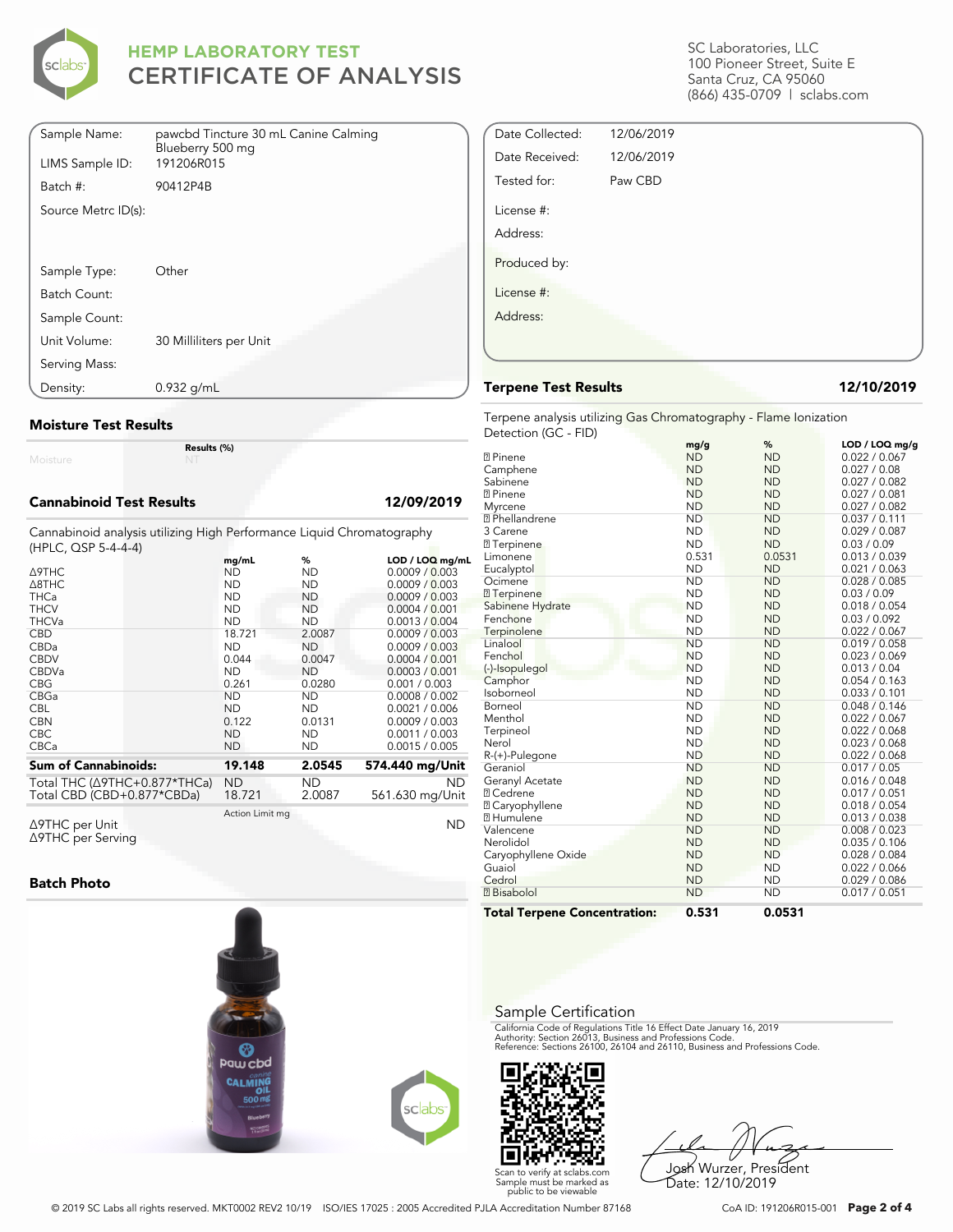

| Sample Name:        | pawcbd Tincture 30 mL Canine Calming<br>Blueberry 500 mg |
|---------------------|----------------------------------------------------------|
| LIMS Sample ID:     | 191206R015                                               |
| Batch #:            | 90412P4B                                                 |
| Source Metrc ID(s): |                                                          |
|                     |                                                          |
|                     |                                                          |
| Sample Type:        | Other                                                    |
| Batch Count:        |                                                          |
| Sample Count:       |                                                          |
| Unit Volume:        | 30 Milliliters per Unit                                  |
| Serving Mass:       |                                                          |
| Density:            | $0.932$ g/mL                                             |

### **Pesticide Test Results**

|                              | Pesticide, Fungicide and plant growth regulator analysis utilizing |                   |                     |
|------------------------------|--------------------------------------------------------------------|-------------------|---------------------|
|                              | HPLC-Mass Spectrometry and GC-Mass Spectrometry                    |                   |                     |
|                              | Results (µg/g)                                                     | Action Limit µg/g | $LOD / LOQ \mu g/g$ |
| Abamectin                    | NT                                                                 |                   |                     |
| Acephate                     | NT                                                                 |                   |                     |
| Acequinocyl                  | NT                                                                 |                   |                     |
| Acetamiprid                  | NT                                                                 |                   |                     |
| Azoxystrobin                 | NT                                                                 |                   |                     |
| Bifenazate                   | NT                                                                 |                   |                     |
| <b>Bifenthrin</b>            | NT                                                                 |                   |                     |
| <b>Boscalid</b>              | NT                                                                 |                   |                     |
| Captan                       | NT                                                                 |                   |                     |
| Carbaryl                     | NT                                                                 |                   |                     |
| Chlorantraniliprole          | NT                                                                 |                   |                     |
| Clofentezine                 | NT                                                                 |                   |                     |
| Cyfluthrin                   | NT                                                                 |                   |                     |
| Cypermethrin                 | NT                                                                 |                   |                     |
| Diazinon                     | NT                                                                 |                   |                     |
| Dimethomorph                 | NT                                                                 |                   |                     |
| Etoxazole                    | NT                                                                 |                   |                     |
| Fenhexamid                   | NT                                                                 |                   |                     |
| Fenpyroximate                | NT<br>NT                                                           |                   |                     |
| Flonicamid                   | NT                                                                 |                   |                     |
| Fludioxonil                  | NT                                                                 |                   |                     |
| Hexythiazox<br>Imidacloprid  | NT                                                                 |                   |                     |
|                              | NT                                                                 |                   |                     |
| Kresoxim-methyl<br>Malathion | NT                                                                 |                   |                     |
| Metalaxyl                    | NT                                                                 |                   |                     |
| Methomyl                     | NT                                                                 |                   |                     |
| Myclobutanil                 | NT                                                                 |                   |                     |
| Naled                        | NT                                                                 |                   |                     |
| Oxamyl                       | NT                                                                 |                   |                     |
| Pentachloronitrobenzene      | NT                                                                 |                   |                     |
| Permethrin                   | NT                                                                 |                   |                     |
| Phosmet                      | NT                                                                 |                   |                     |
| Piperonylbutoxide            | NT                                                                 |                   |                     |
| Prallethrin                  | NT                                                                 |                   |                     |
| Propiconazole                | NT                                                                 |                   |                     |
| Pyrethrins                   | NT                                                                 |                   |                     |
| Pyridaben                    | NT                                                                 |                   |                     |
| Spinetoram                   | NT                                                                 |                   |                     |
| Spinosad                     | NT                                                                 |                   |                     |
| Spiromesifen                 | NT                                                                 |                   |                     |
| Spirotetramat                | NT                                                                 |                   |                     |
| Tebuconazole                 | NT                                                                 |                   |                     |
| Thiamethoxam                 | NT                                                                 |                   |                     |
| Trifloxystrobin              | NT                                                                 |                   |                     |

SC Laboratories, LLC 100 Pioneer Street, Suite E Santa Cruz, CA 95060 (866) 435-0709 | sclabs.com

| Date Collected: | 12/06/2019 |  |
|-----------------|------------|--|
| Date Received:  | 12/06/2019 |  |
| Tested for:     | Paw CBD    |  |
| License #:      |            |  |
| Address:        |            |  |
| Produced by:    |            |  |
| License #:      |            |  |
| Address:        |            |  |
|                 |            |  |

### **Pesticide Test Results**

| Pesticide, Fungicide and plant growth regulator analysis utilizing<br>HPLC-Mass Spectrometry and GC-Mass Spectrometry |                     |                   |                |  |
|-----------------------------------------------------------------------------------------------------------------------|---------------------|-------------------|----------------|--|
|                                                                                                                       | Results $(\mu g/g)$ | Action Limit µg/g | LOD / LOQ µg/g |  |
| Aldicarb                                                                                                              |                     |                   |                |  |
| Carbofuran                                                                                                            | NT                  |                   |                |  |
| Chlordane                                                                                                             | NT                  |                   |                |  |
| Chlorfenapyr                                                                                                          | NT                  |                   |                |  |
| Chlorpyrifos                                                                                                          | NT                  |                   |                |  |
| Coumaphos                                                                                                             | NT                  |                   |                |  |
| Daminozide                                                                                                            | NT                  |                   |                |  |
| <b>DDVP</b> (Dichlorvos)                                                                                              | NT                  |                   |                |  |
| Dimethoate                                                                                                            | NT                  |                   |                |  |
| Ethoprop(hos)                                                                                                         | NT                  |                   |                |  |
| Etofenprox                                                                                                            | NT                  |                   |                |  |
| Fenoxycarb                                                                                                            | NT                  |                   |                |  |
| Fipronil                                                                                                              | NT                  |                   |                |  |
| Imazalil                                                                                                              | NT                  |                   |                |  |
| Methiocarb                                                                                                            | NT                  |                   |                |  |
| Methyl parathion                                                                                                      | NT                  |                   |                |  |
| Mevinphos                                                                                                             | NT                  |                   |                |  |
| Paclobutrazol                                                                                                         | NT                  |                   |                |  |
| Propoxur                                                                                                              | NT                  |                   |                |  |
| Spiroxamine                                                                                                           | NT                  |                   |                |  |
| Thiacloprid                                                                                                           | NT                  |                   |                |  |

### **Mycotoxin Test Results**

| Mycotoxin analysis utilizing HPLC-Mass Spectrometry |           | Results (µq/kq) Action Limit µq/kq | LOD / LOQ ua/ka |
|-----------------------------------------------------|-----------|------------------------------------|-----------------|
| Aflatoxin B1, B2, G1, G2<br>Ochratoxin A            | <b>NT</b> |                                    |                 |
|                                                     |           |                                    |                 |

Sample Certification

California Code of Regulations Title 16 Effect Date January 16, 2019<br>Authority: Section 26013, Business and Professions Code.<br>Reference: Sections 26100, 26104 and 26110, Business and Professions Code.



Josh Wurzer, President Date: 12/10/2019

© 2019 SC Labs all rights reserved. MKT0002 REV2 10/19 ISO/IES 17025 : 2005 Accredited PJLA Accreditation Number 87168 CoA ID: 191206R015-001 **Page 3 of 4**